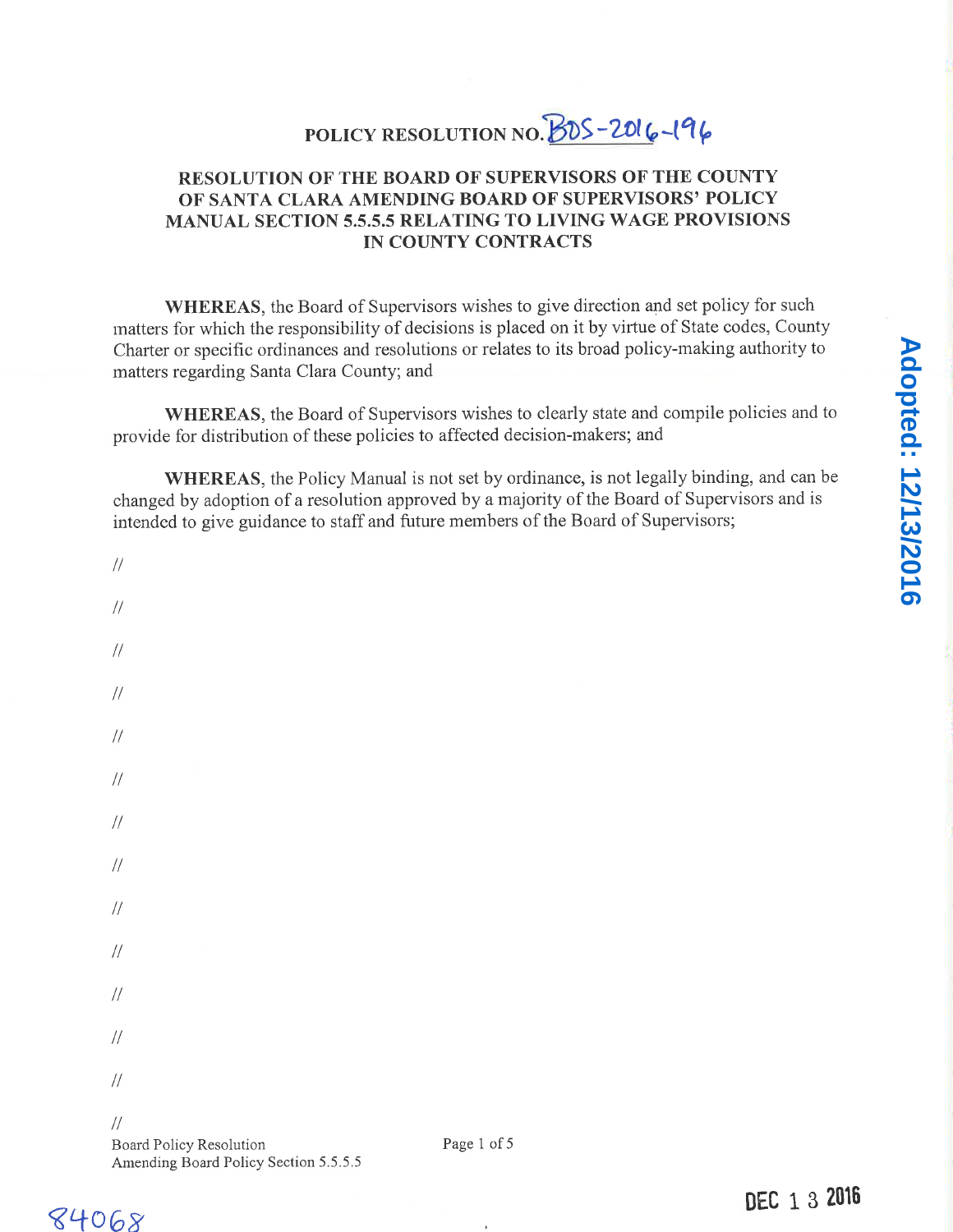NOW, THEREFORE, BE IT RESOLVED, by the Board of Supervisors of the County of Santa Clara, State of California, that the Board of Supervisors' Policy Manual is hereby amended by adoption of this resolution to amend Section 5.5.5.5 relating to Living Wage Provisions in County Contracts, attached hereto as Exhibit "A" and incorporated herein, and the Clerk of the Board is directed to incorporate the policy into the manual so that it is available to all County staff.

**PASSED AND ADOPTED** by the Board of Supervisors of the County of Santa Clara,<br>California, on **DEC**  $13$  2016, by the following vote: State of Califomia, on 20l6,by the following vote:

AYES: NOES: ABSENT: ABSTAIN:

CHAVEZ, CORTESE, SIMIFHAN, WASSERMAN, YEAGER SERMAN  $\boldsymbol{\mathsf{S}}$ imitian

DAVE CORTESE, President Board of Supervisors

ATTEST:

**MEGAN DOYI** Clerk of the Board of Supervisors

APPROVED AS TO FORM AND LEGALITY:

Christopher R. Cheleden Lead Deputy County Counsel

Exhibits to this Resolution:

<sup>A</sup>- Board Policy Manual Section 5.5.5.5 Relating to Living Wage Provisions in County **Contracts**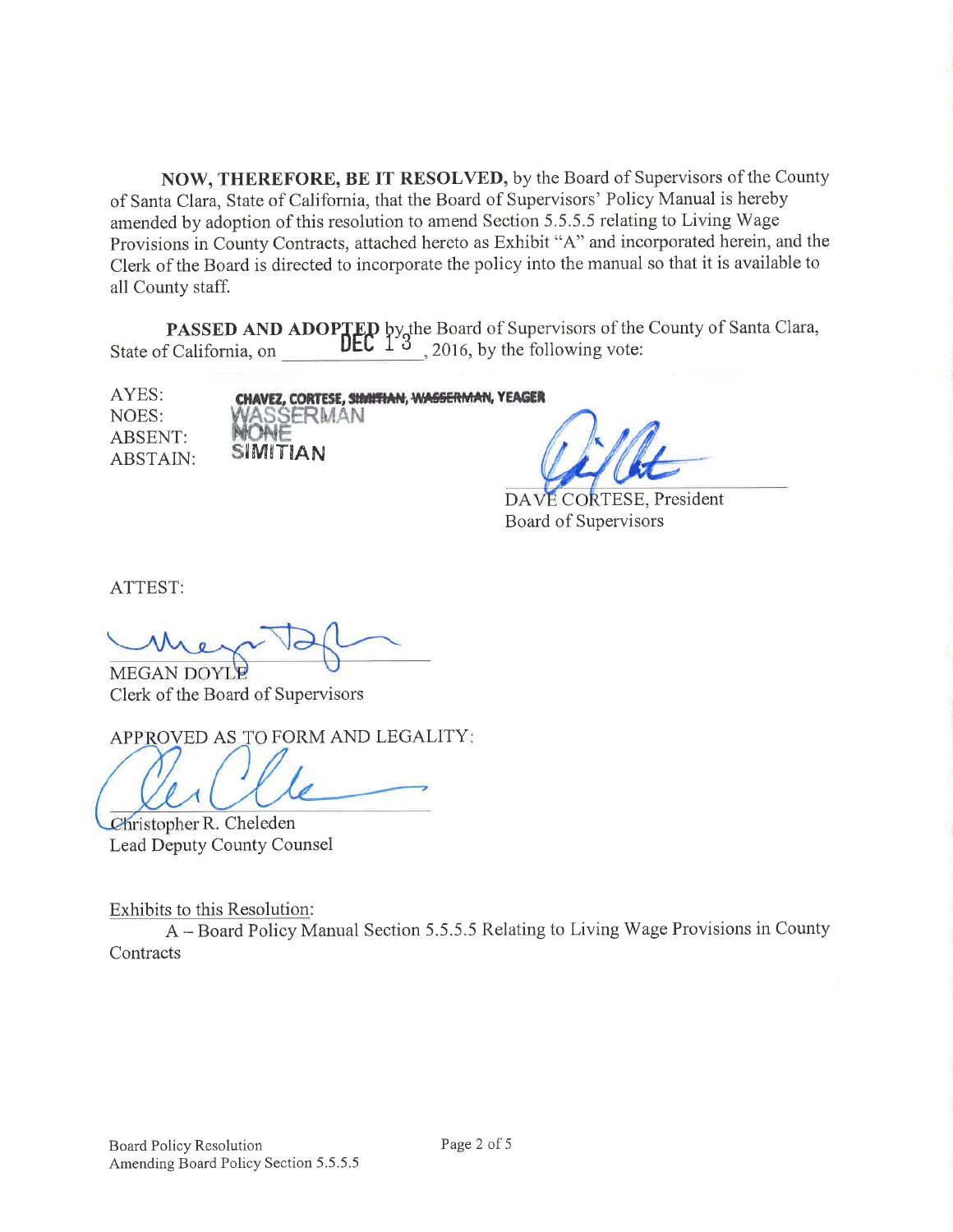# 5.5.5.5 Living Wage Provisions in County Contracts (Amended 12-13-16)

#### Basic'Wage and Benefit Standards

Employees of County Contractors, and their Subcontractors, who provide Direct Services within the geographic boundaries of Santa Clara County, as part of a County Services Contract, as those terms are defined in the County's Living Wage Ordinance, shall be compensated at least pursuant to the following standards for their work as part of the County Service Contract:

- $\bullet$ As of the adoption date of this Policy, \$19.06 per hour shall be a minimum hourly wage, adjusted annually for cost of living using the identical methodology to that used by the City of San Jose, as follows: The rates will be reviewed each year, no later than the 10th of February, to determine if any adjustment should be made based on any change as of December 3lst of the previous year in the federal poverty level standard or the geographic cost of living differential provided by the Economic Research Institute's Geographic Assessor. If either standard has changed the County shall recalibrate the wages by multiplying the federal poverty level standard for a family of 3 by said geographic cost of living differential. If neither standard has changed, the Consumer Price Index for all urban consumers (CPI-U) in the San Francisco-Oakland-San Jose regional area (United States Department of Labor, Bureau of Labor Statistics) shall be reviewed. If the CPI-U has increased by at least 1%, the wage rate shall be adjusted by the same percentage change in the CPI but not to exceed 3%.
- Employers who contribute to affordable individual health coverage for the employee shall have \$2.00 credited toward compliance with the minimum wage. Employers who contribute at least \$2.00 per hour to a retirement plan for the employee shall have another separate \$2.00 credited toward compliance with the living wage. Therefore, employers may qualify for none, one, or both credits. a
- a The resulting living wage is maintained by the Office of Countywide Contracting Management and available for reference online at http://www.sccgov.org/livingwage
- a Employees shall receive at least one hour of compensated time off earned per 20 hours worked, up to a maximum of 12 days eamed per year, which may be used for the employee's own sickness or to care for an ill family member or designated person. If the employee has no spouse or registered domestic partner, the employee may designate one person as to whom the employee may use compensated time off to aid or care for the person. Paid sick days, paid vacation days, and paid personal days shall count toward the required compensated time off; if those days may be used for such illness situations.
- The employer shall offer paid time off for employees required to report for jury duty, up to at least hve days per year. These Basic Wage and Benefit Standards do not apply to volunteers, interns, on-call and per diem wages, reimbursements by stipend, hourly wages not paid by County Service Contracts, or employees working for less than 5 hours per week as part of the County Service Contract. a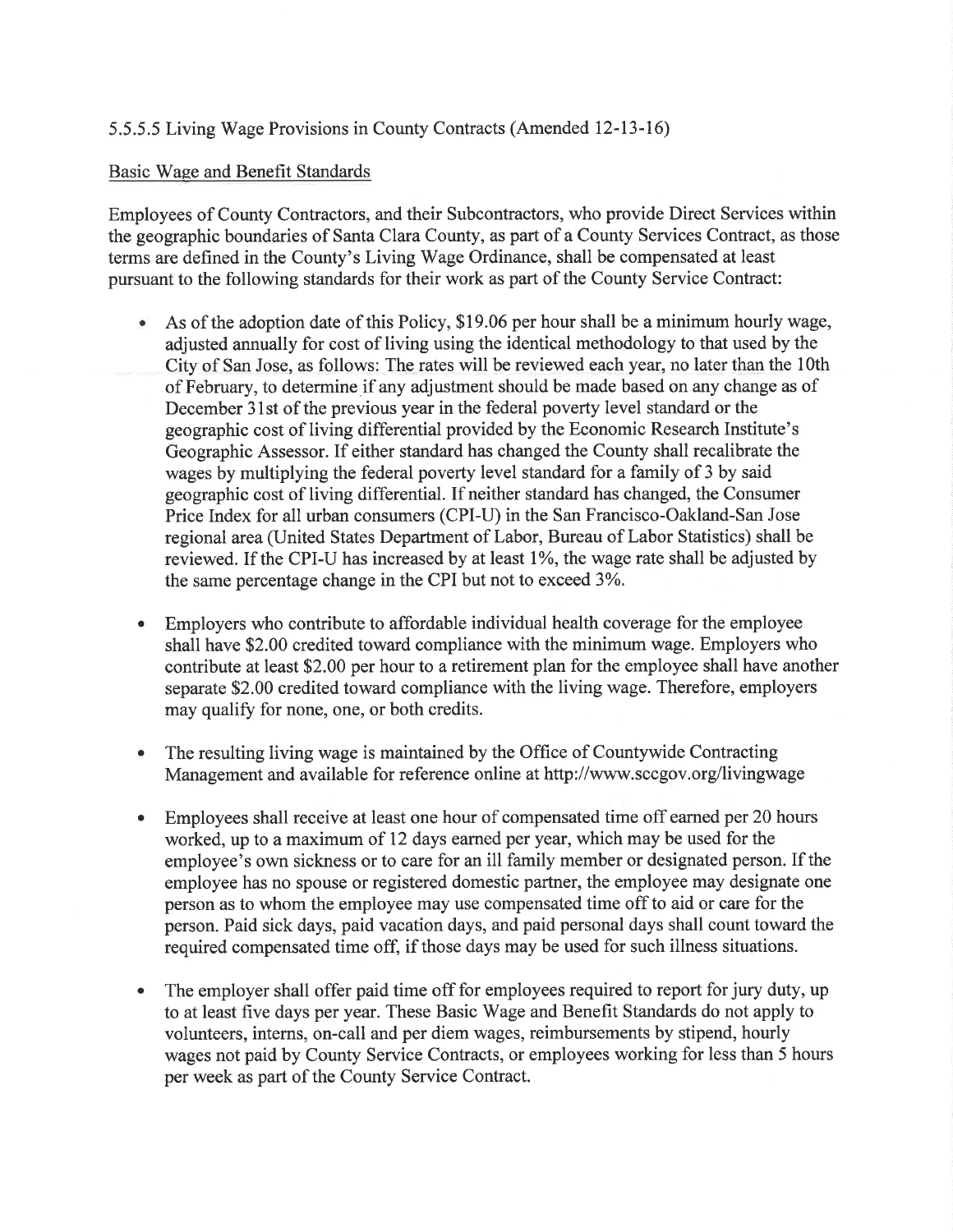### Basic Job Security Standards

Employees of County Contractors, and their Subcontractors, who provide Direct Services within the geographic boundaries of Santa Clara County, as part of a County Services Contract, shall enjoy the following protections at work:

- ' Employers shall not retaliate against workers who request their rights under the Living Wage Ordinance or Board Policy 5.5.5.5.
- The employer shall follow the same policies regarding background checks and review of possible contact with the criminal justice system that are followed by the County with County employees providing similar services. Specifically, the employer shall not ask an applicant for employment to disclose, orally or in writing, informaiion concerning the applicant's conviction history, including any inquiry about conviction history on any employment application, until the employer has determined the applicant meets the minimum employment qualifications, as stated in any notice for the position. This requirement shall not prevent the employer from conducting a conviction history background check after determining the applicant meets the minimum employment qualifications. This qualification-assessment-first requirement shall not apply to <sup>a</sup> position for which the employer is required by law to conduct a conviction history background check, to a position within a criminal justice agency as defined in Section 13101 of the Penal Code, or to any individual working on a temporary or permanent basis for a criminal justice agency on a contract basis or on loan frona governmental entity.
- ' Employers shall not retaliate against an employee for engaging in lawful efforts to unionize their workforce.

#### Limitations of Board Policy 5.5.5.5

This policy will apply only to contracts for Direct Services developed pursuant to a formal Request for Proposals process which is initiated on or after July 1, 2015, or any Formal or Informal Competitive Procurement process which is initiated on or after March 1, 2017.

This policy does not apply to the following types of contracts:

- ' Contracts with community-based nonprofit contractors. This section of the policy will be changed by the Board upon review and vetting of a non-profit specific Policy.
- ' Contracts and grants that provide the County with revenue, or where reimbursement to the contractor is linked to a match from another entity, whether or not the revenue is through the county to another entity or utilized directly by the county.
- Compensation contracts with providers who charge the County health system for medical, mental health, and substance abuse services rendered to clients for whom the county has a legal responsibility to provide reimbursement for services. o